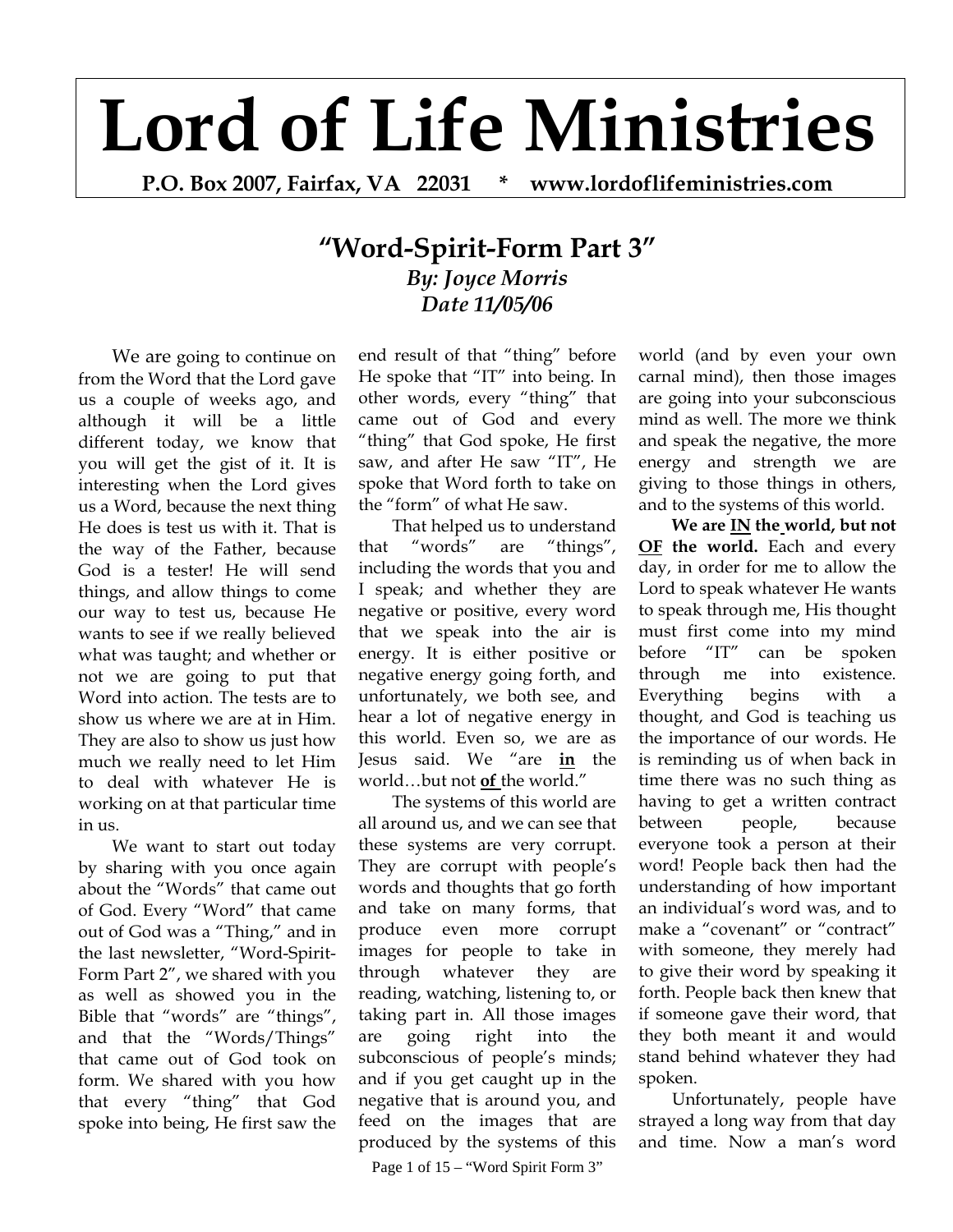often means very little, so we have to have written contracts for just about everything, and even with these written contracts you have to read the fine print, because you never know what kind of schemes they may be trying to pull in getting you to sign on the dotted line. Everything you sign today has a lot of fine print, and they don't want to take the time to explain it to you what it all means. Within all of that fine print are usually words that are meant to eventually bring a snare to you and me by deceiving us. God is trying to get us to see that the only real truth that exists in the whole world today - is God Himself!

The fact is: the Wisdom of God is all Truth! God's Wisdom is nothing but Truth, and Jesus walked in that Wisdom, declaring to all in John 14:6 that, *"I am the Way, the Truth, and the Life: no man cometh unto the Father, but by Me."* Jesus was the Word of God, but you have to understand that He was also  $100\%$ man/human being, just like you and I are 100% human beings that God created. Jesus was 100% a man, but He was also 100% God. God was in Jesus, but Jesus also had the same weaknesses of being a human being that you and I have today.

It is amazing how at the age of 12, Jesus had the understanding that He was to serve His Heavenly Father rather than His natural mother and father. Jesus knew at the age of 12 what He was here for, but He didn't walk in the Fullness of that purpose right away. Eighteen more years passed by first, but when it was the Father's time for

Jesus to come forth in the Fullness of the Father, it says in John 21:25 that there are so many, *"…things which Jesus did, the which, if they should be written every one, I suppose that even the world itself could not contain the books that should be written. Amen."* It is hard to comprehend that in just 3-1/2 years Jesus was able to accomplish so much that if everything He did were written down, all the books in the world could not contain "IT". But the reason why He was able to accomplish so much in such a short period of time was because He was willing to humble Himself and come in a lower form.

Philippians 2:6-8 says, *"Who, being in the form of God, thought it not robbery to be equal with God: But made Himself of no reputation, and took upon Him the form of a servant, and was made in the likeness of men: And being found in fashion as a man, He humbled Himself, and became obedient unto death, even the death of the cross."* Before Jesus came into a lower form, He was in God; He was the First Son; and He was the only begotten Son and because of this, God used Him and allowed Him to create everything through the spoken Word. It says in John 1:1-3 and verse 14 that, *"In the beginning was the Word, and the Word was with God, and the Word was God. The same was in the beginning with God. All things were made by Him; and without Him was not any thing made that was made…And the Word was made flesh, and dwelt among us,…".* 

Jesus was literally nothing but the Word, and before He allowed the Father to lower Him

into this world where He was made in the likeness of men, Jesus was in a realm with the Father with a much greater Glory than He had in the 3-1/2 years that He ministered. He had the Fullness of the God, but in a lower Glory than He had before; and the reason why Jesus was willing to do what He did, was because He understood that God had a plan for not only His people, but for many others in the world as well to come into the same Form that He is in now! He understood that it delights God to create; and that even before the foundation of the earth, He wanted others to come forth in His Image and after His Likeness to be co-creators with Him! It delighted God to create in the beginning, and it still delights Him to create today!

I remember a time many years ago when I was in a mall and saw a man painting a picture. He placed his canvas up on his easel and then took black and grey paint and covered the whole canvas with it. He then began to move his brush this way and that way, applying color here, and light there as he began forming the image that he wanted paint. I thought, "That's interesting. I wonder what it's going to look like by the time I get back from the other end of the mall." When I came back a couple of hours later, he had finished painting the most beautiful scene of all of that he had envisioned.

Anything that man has created in the world, the buildings and houses that you see, everything that man created he first had to envision it in his mind. First he had to visualize it in his mind; then he had to begin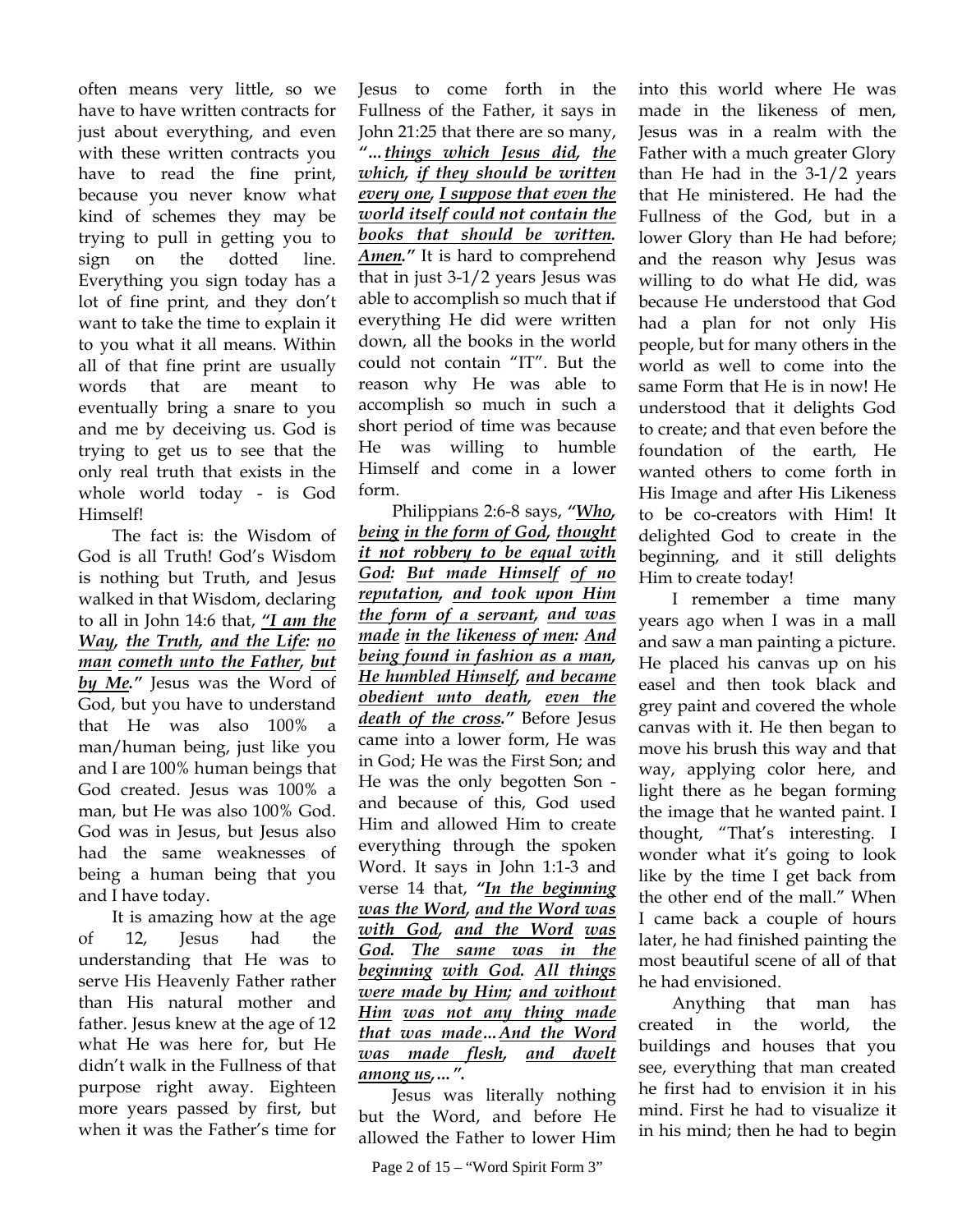to reflect on it, and speak to other people about it. He had to see the end result of it even though it looked impossible. If you remember even back to Egypt, well how in the world did they get those all those big stones pile on top of one another to form the pyramids that are there? They did not have the heavy equipment and machinery that we have today; but they had the understanding and the power that was in the mind. They understood about energy; about thoughts, and words, and how important they were. Consequently, everything that you see outside of you, God created by speaking "IT" into being! He thought "IT" and spoke forth the "Word" for "IT/that "Thing" to take on the form of what He wanted "IT" to be. It is the same today.

Man thinks that he is creating all this stuff on his own, but God is in every human being even though they don't know Him. It is the Father who wakes every individual up in His time, and it is He that puts the creative thought in that man to create the things that look impossible. Whether it be a rocket that can orbit around the moon or something else, God is constantly creating. We also know that man has created many things that that have not been in God's plan, and these things are very destructive.

Before Jesus walked in the likeness of a man, He was the Word and Spirit without a form. He was Spirit and He was Word, but He was willing to come into a woman's body and be birthed as a man into this world. Can you imagine this? He was also willing to come into your body! He was

willing to come into your soul. He was willing to put His sperm (which is His Word and His Spirit) into your soul to reproduce Himself in and through you, that you would come forth in His Image and after His Likeness (Nature)! What a wonderful God we have!

He Loves us so much that it says in Psalms 139:15-18 that, *"My substance was not hid from Thee, when I was made in secret, and curiously wrought in the lowest parts of the earth. Thine eyes did see my substance, yet being unperfect; and in Thy Book all my members were written, which in continuance were fashioned, when as yet there was none of them. How precious also are Thy thoughts unto me, O God! how great is the sum of them! If I should count them, they are more in number than the sand: when I awake, I am still with Thee."* In other words, God Loves you and me so much, that we cannot even begin to count the number of thoughts He has toward us, and every one of those thoughts are nothing but good! God Loves us! He Loves us enough to say that, "What I have, is yours, and it is My good pleasure, to give you the Kingdom! It is My good pleasure to give you My world. It is My good pleasure to enable you to create with Me!" God gets so excited when He can create through you, because God is into the process of multiplication. He works within and speaks through numbers. God wants to multiply Himself throughout the whole earth, and even though God created the wicked, He has a plan for them too.

Page 3 of 15 – "Word Spirit Form 3" You know, God is something else! Do you know why? If you

think about how in a movie you cannot truly see or comprehend how good a person is, unless you have a bad person next to him for comparison. There are so many movies today where you can see all these very bad people, then all of the sudden out of nowhere comes this little nobody good person to save the day. It is just like Jesus! No one knew anything about Him. The people back then had heard the Word all their lives, and they knew "IT" inside and out. Jesus was the Word, but sadly in John 1:10 it says that, *"He was in the world, and the world was made by Him, and the world knew Him not." Y*ou see just like Jesus, God has hidden you until His appointed time. You are hidden in Him, but I know for a fact that He is getting ready to bring some of His Sons into the open - those who are willing to be disciplined by Him, and that have the understanding of His purpose and will.

You see, God has His created His own stage and written His own play. He has written His script, and "IT" is a winner. God wins every time because in Him is no darkness at all. He is *"…the True Light, which Lighteth every man that cometh into the world"*, (John 1:9). The stage is set and the Father is about to pull back the curtains to openly reveal His show for the whole world to see.

 The whole time that Paul was talking about the afflictions he had gone through; explaining that he was troubled on every side, three times he had been shipwrecked; five times he had received 39 stripes; 3 times he had been beaten with a rod; 1 time he was stoned and left for dead; he had been thrown into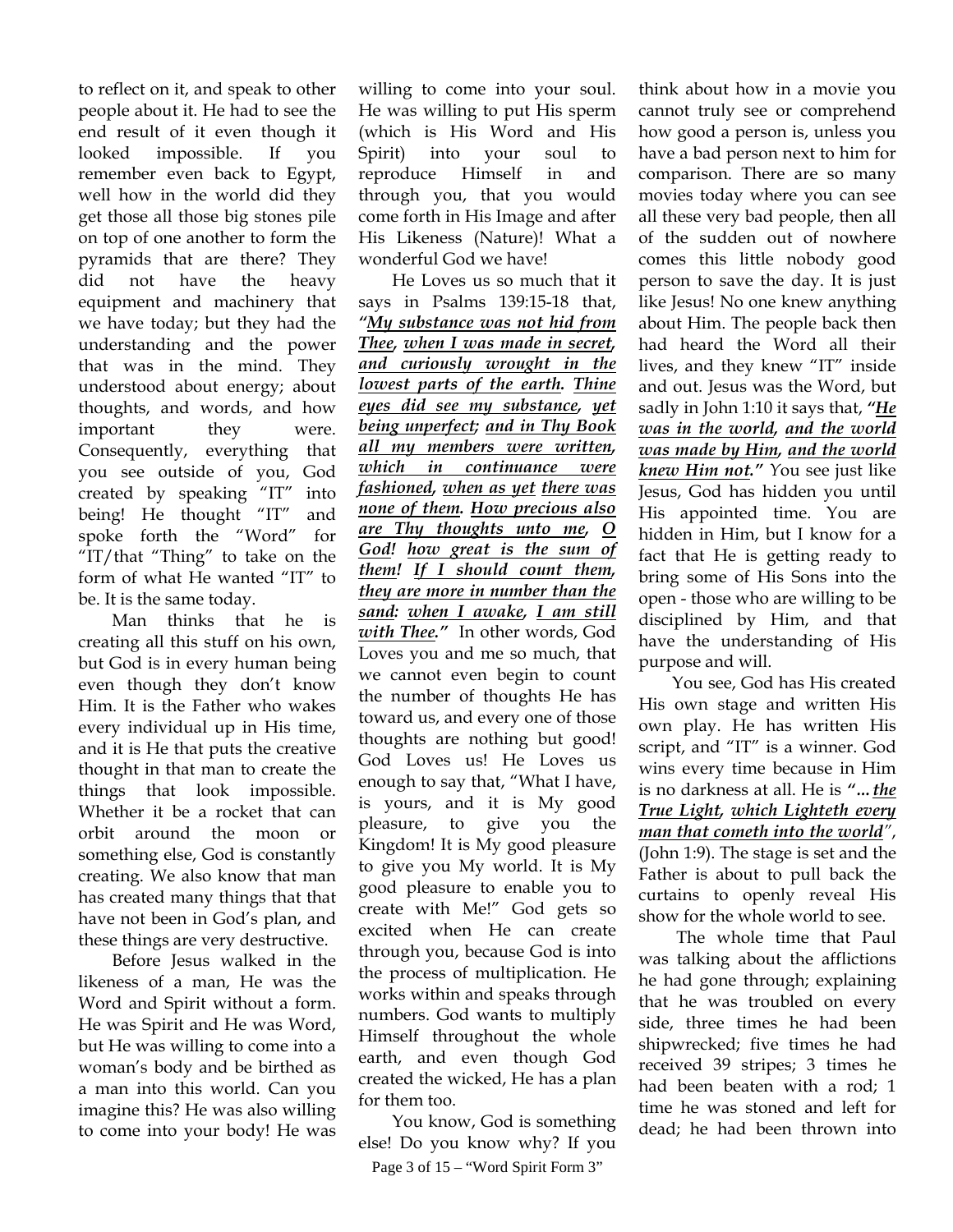prison countless times, and many times on journeys he said that he had been exposed to perils from rivers, from the sea, from bandits, from his own nation, from the Gentiles; perils in the city; perils in the wilderness; perils from those posing as believers/Christians that were not. He said that he had suffered through weariness and painfulness; many sleepless nights; hunger and thirst; cold and exposure from lack of clothing, and fasting often; and in addition to all this - from taking care of the churches! But do you know what Paul said about the reason why he not only went through all of this, but was willing to go through all of this? He said that it was to bring life to the brethren - that the people might be exalted in Christ by knowing the truth, and that they be not deceived by Satan's ministers who would come to them as false apostles of Christ. He was willing to go through all he did to bring life to the brethren. It was because of all that Paul had been through that he could also identify with the hardships and sufferings of a great many people. From personal experience he could understand what many people were going through, and out of that understanding have the compassion and wisdom to be able to minister the Hope, Truth, and Love of Christ to them.

The only way you can truly identify with someone else, is by walking in their shoes for a period of time, and God will either allow you to go through certain things, or cause you to go through certain things, so that when He brings you out of them He can then use those experiences His Glory.

At this point we hope that you can not only understand how vitally important words are, but also how very, very important the words that you speak are! In "Word-Spirit-Form Part 1" and "Part 2", we went through many scriptures that spoke about "things," but today we want to show you how especially important it is for you and me to understand the willingness of Jesus.

There He was, the Word and the Glory of God, and yet He was willing to humble Himself by coming down into a lower state, taking upon himself 100% the likeness of a man, and yet without sin; all because He understood the purpose that He was here for. In John 6:38-39 Jesus declared, *"For I came down from heaven, not to do Mine Own will, but the will of Him that sent Me. And this is the Father's will which hath sent Me, that of all which He hath given Me I should lose nothing, but should raise it up again at the last day."*

I have told you before, that when you come to the place where you truly understand how much God Loves you, you will not have any doubt in your mind whatsoever, *"Being confident of this very THING, that He which hath begun a good work in you will perform IT until the day of Jesus Christ…"* (Philippians 1:6); that you will know and believe wholeheartedly that He not only can, but will accomplish everything that needs to be finished and perfected in your life! It is only when you start to doubt that God loves you, that you lose your confidence. The

love and the relationship you have with the Lord counts more than anything else in the whole world; and the whole world is held together by God's Word, and His Love! Everything is held together by God's Love. Faith, Hope, and Love, all three abide and go together, but 1Corinthians 13:13 says that, *"…the greatest of these is Love."*

Love is what holds everything up, but Faith is something that will always remain. Why? Because we are a people who live by Faith! Jesus Himself went through things for 18 years. In Hebrews 5:8 it says, *"Though He were a Son, yet learned He obedience by the things which he suffered; And being made perfect, He became the author of eternal salvation unto all them that obey Him…"*, but God did not see fit to have written what Jesus went through as He was growing up to maturity and learning. You don't see it anywhere in the scriptures of those 18 years, but once He had come to that place of maturity in God, that is when you start to see Him go into His ministry. This is the reason why you are here as well. God sends people here to help bring them into that place of maturity where God can use them for His Glory and purpose.

I know for a fact that God never intended for us to be a slave to a job, or to any person, because God has called us to be free! Jesus said in John 8:36, *"If the Son therefore shall make you free, ye shall be free indeed."* We are to be free in Him, and free in deed, a vehicle that can be used by Him! To bring a balance, I know that God does put us in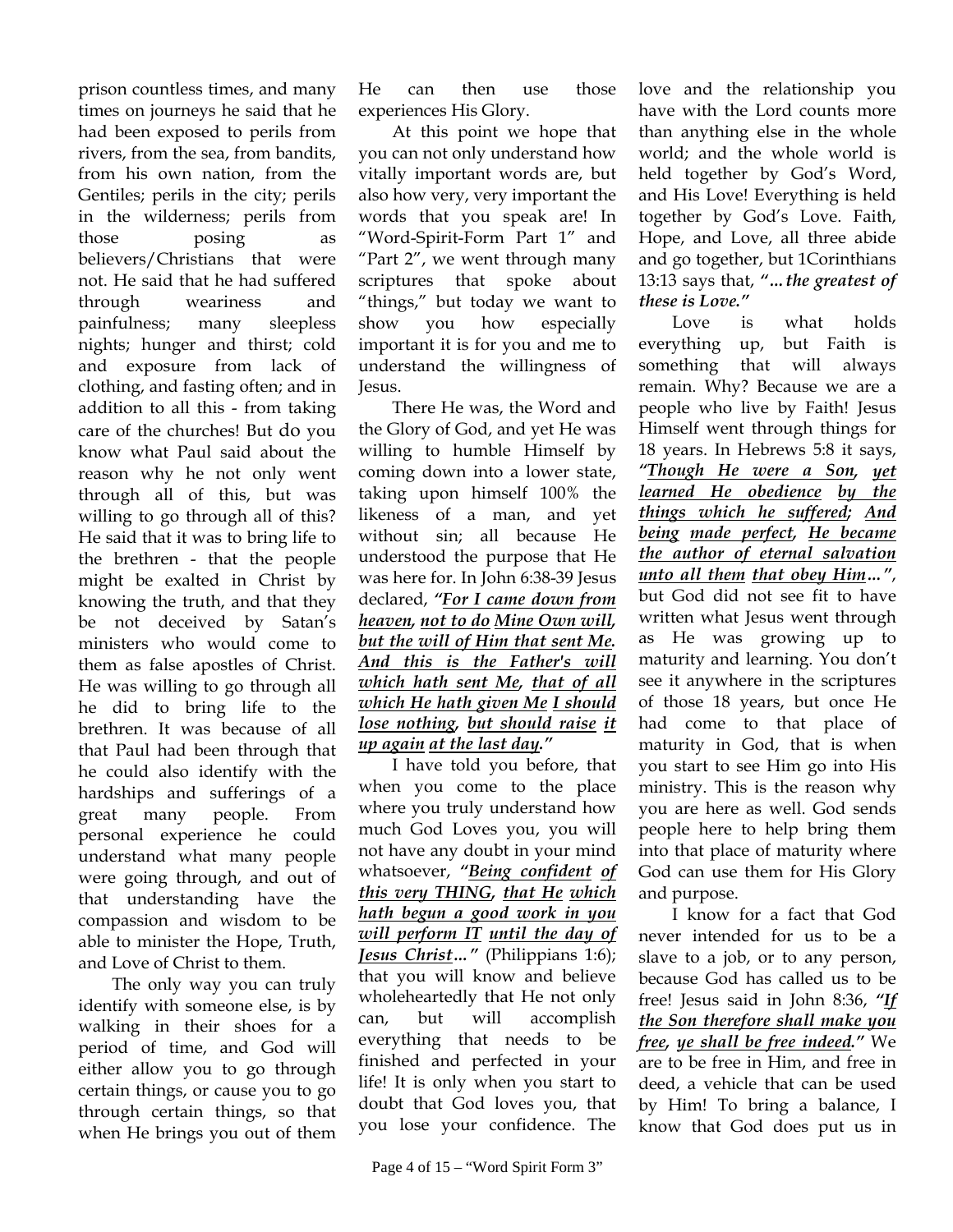places of employment or education; but He does this for us to learn as well as to work some things in and out of our lives. He will also use us in these places to minister to those that He is drawing to Himself.

God also knows our hearts, and sometimes He will give you what you want in this world, knowing that once you have it you'll come to realize you don't really want that thing after all. Do you know what I mean? I know that you've had experiences like these before! We've all had them. God does this to bring you to the point where you want to grow up a little bit more by laying those things down. Then God says, "They want to grow a little bit, so I am going to bring them into something even better." The whole reason why you are here is to go through a process of growing and maturing in Him.

So here Jesus was, the Word of God, and He took upon Him a form just like you and me, except Jesus had the understanding of the importance of obedience. He gained that understanding by learning obedience through things that He suffered. It also says in 2Timothy 2:12, *"If we suffer, we shall also reign with Him: if we deny Him, He also will deny us."* The only way that we learn the same kind of obedience that Jesus understood and walked out in obedience to the Father, is through the things that we suffer.

Sometimes the suffering we experience is from persecution or other things; but sometimes we bring upon ourselves the suffering we go through, like when we don't take care of ourselves properly by not eating

right, etc.. No mater what kind of suffering we are going through at times, God through the whole thing is in the process of teaching us and renewing our minds to where we think differently.

In the Kingdom of God, when you come to the understanding that the words you speak all begin with thoughts in the mind, you will also understand the need for the mind to be renewed. Jesus obeyed the Word, and the Word was made flesh and dwelled among us. Now you are that spoken Word that has come out of God. Yes, we were spoken forth in the time of the Father as well, but the difference between Jesus and us is, when we came into this world we were nothing but carnality and flesh. We lived by our carnal reasoning and five senses (our senses of sight, hearing, smell, taste, and touch). What we listen to and see with our natural eyes is what still far too often governs our life today. I am sharing this for the sake of those that are hearing some of this for the first time. Then in the Father's time you are born again and come into the Kingdom of God, but His Ways are totally opposite and different from the way we lived before according to the ways of this world. Why? Because the Kingdom of God is a different kingdom and God's ways are higher than man's. *"For as the heavens are higher than the earth, so are My Ways higher than your ways, and My Thoughts than your thoughts."* (Isaiah 55:9).

Even though we have the understanding that we are in the world, but not to be of the world it still takes time for God to pull us out of the world. Why?

Because of the many distractions the world uses to distract us from our goal. It pulls us here, and it pulls us there. Even our families and friends pull on us to go in different directions that are not the ways of God, but then all of a sudden we get a glimpse of what we are here for. We begin to understand that God created us for one purpose and one purpose alone! We are here for God to express Himself through us each and every day of our lives! We also begin to understand that if we want anything from the Lord, we have to listen and learn of His ways. I know we are repeating a little bit here, but I am doing this for those individuals who may not have heard this before.

Paul asked this question in 2Corinthians 10:7, *"Do you look on things after the outward appearance?...".* Unfortunately, yes, we still do! Are you still looking outside of yourself at the way things appear to be? The "appearance" of everything is what causes you and me to fall out of the Spirit and doubt God, and this is the reason why Paul wrote in 2Corinthians 10:3-7, *"For though we walk in the flesh, we do not war after the flesh: (For the weapons of our warfare are not carnal, but mighty through God to the pulling down of strong holds;) Casting down imaginations, and every high thing that exalteth itself against the knowledge of God, and bringing into captivity every thought to the obedience of Christ; And having in a readiness to revenge all disobedience, when your obedience is fulfilled. Do ye look on things after the outward appearance?...".*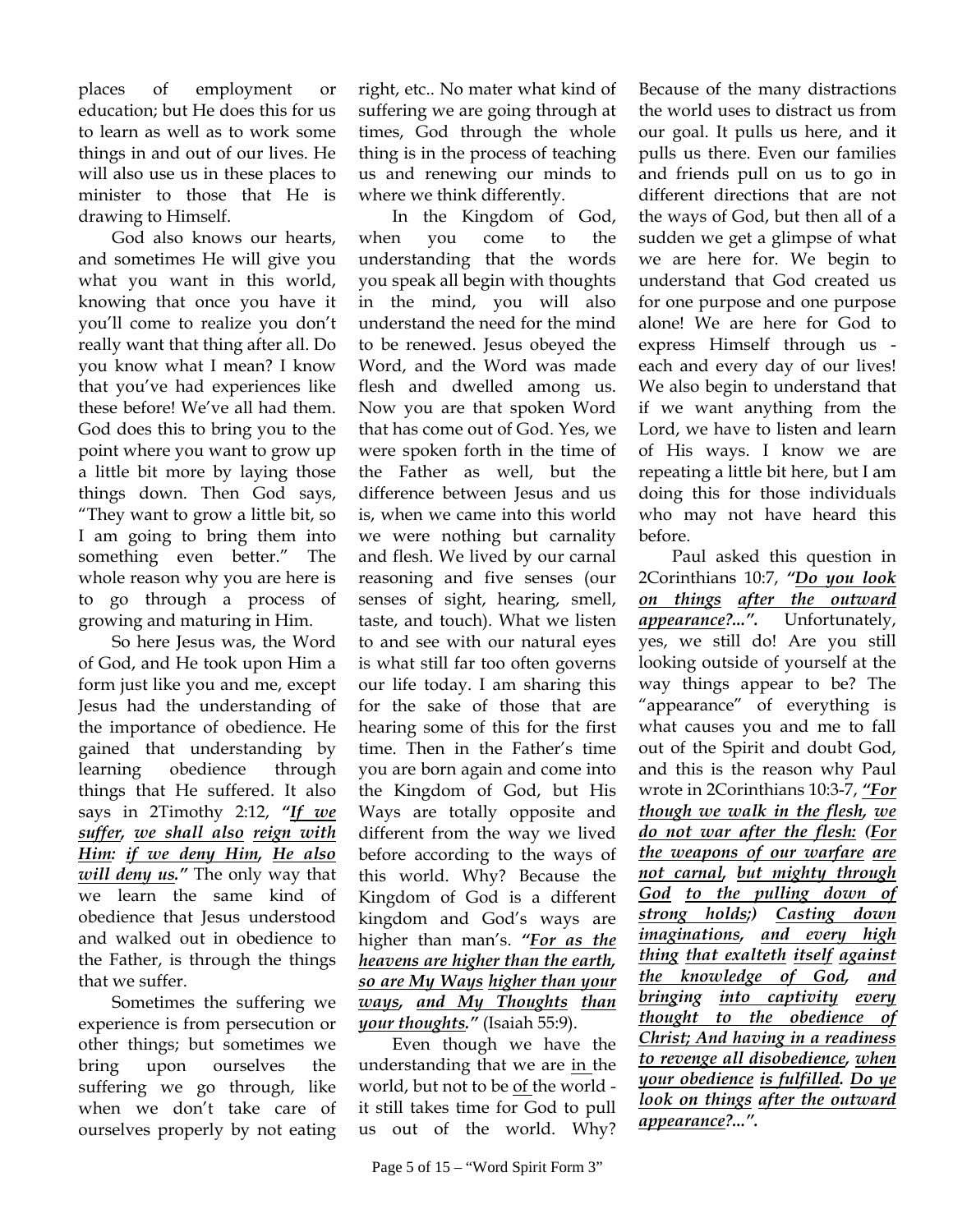In Romans chapter 8 the Lord very simply explains the difference between the Spirit and the flesh, and that the Word and the Spirit are to govern our lives and lead us in His ways. God wants to be the King that He is, by ruling and reigning in you and me. He wants His Word and Holy Spirit to govern our lives, but we don't learn this right away. We all have to go through the process of having the Holy Spirit change our thinking though the renewing of our mind, because this is where the problem is!

I want to take you now to Romans chapter 8 in the Amplified Bible, because it brings things out better than in the King James. It says in verses 1-14, *"THEREFORE, [there is] now no condemnation (no adjudging guilty of wrong) for those who are in Christ Jesus, who live [and] walk not after the dictates of the flesh, but after the dictates of the Spirit. For the law of the Spirit of Life [which is] in Christ Jesus [the law of our new being] has freed me from the law of sin and of death. For God has done what the Law could not do, [its power] being weakened by the flesh [the entire nature of man without the Holy Spirit]. Sending His own Son in the guise of sinful flesh and as an offering for sin, [God] condemned sin in the flesh [subdued, overcame, deprived it of its power over all who accept that sacrifice], So that the righteous and just requirement of the Law might be fully met in us who live and move not in the ways of the flesh but in the ways of the Spirit [our lives governed not by the standards and according to the dictates of the flesh, but controlled by the Holy* 

*Spirit]. For those who are according to the flesh and are controlled by its unholy desires set their minds on and pursue those things which gratify the flesh, but those who are according to the Spirit and are controlled by the desires of the Spirit set their minds on and seek those things which gratify the [Holy] Spirit. Now the mind of the flesh [which is sense and reason without the Holy Spirit] is death [death that comprises all the miseries arising from sin, both here and hereafter]. But the mind of the [Holy] Spirit is Life and [soul] Peace [both now and forever]. [That is] because the mind of the flesh [with its carnal thoughts and purposes] is hostile to God, for it does not submit itself to God's Law; indeed it cannot. So then those who are living the life of the flesh [catering to the appetites and impulses of their carnal nature] cannot please or satisfy God, or be acceptable to Him. But you are not living the life of the flesh, you are living the Life of the Spirit, if the [Holy] Spirit of God [really] dwells within you [directs and controls you]. But if anyone does not possess the [Holy] Spirit of Christ, he is none of His [he does not belong to Christ, is not truly a child of God]. But if Christ lives in you, [then although] your [natural] body is dead by reason of sin and guilt, the Spirit is alive because of [the] righteousness [that He imputes to you]. And if the Spirit of Him Who raised up Jesus from the dead dwells in you, [then] He Who raised up Christ Jesus from the dead will also restore to life your mortal (short-lived, perishable) bodies through His Spirit Who dwells in you. So then, brethren, we are debtors, but not to the flesh [we* 

*are not obligated to our carnal nature], to live [a life ruled by the standards set up by the dictates] of the flesh. For if you live according to [the dictates of] the flesh, you will surely die. But if through the power of the [Holy] Spirit you are [habitually] putting to death (making extinct, deadening) the [evil] deeds prompted by the body, you shall [really and genuinely] live forever. For all who are led by the Spirit of God are sons of God.* 

Here in Roman 8:3-4 it is basically saying that, God sent Jesus in the form of sinful flesh and an offering for sin, to condemn and overcome sin, taking away its power over all who would accept Jesus sacrifice, so that the righteousness of the law would be fulfilled in us – those who live and move not in the ways of the flesh; not according to the standards and dictates of the flesh - but in the ways of the Spirit, having our lives governed and controlled by the Holy Spirit!

Is your life being governed every day by what you feel, hear, and see? And, yes, we are to have feelings. And, yes, we are to reason. But never without the Holy Spirit, because every time we try to reason something out (outside of the Holy Spirit), we are always wrong, and it gets us into a lot of trouble.

In Isaiah 1:18 God says, *"Come now, and let us reason together, saith the LORD…".* We have to make decisions every day, but we need to learn not leave the Lord out of any decision, because when we leave Him out of our decisions and try to figure things out in our own mind, we become restless. We can't sleep; we toss and turn all

Page 6 of 15 – "Word Spirit Form 3"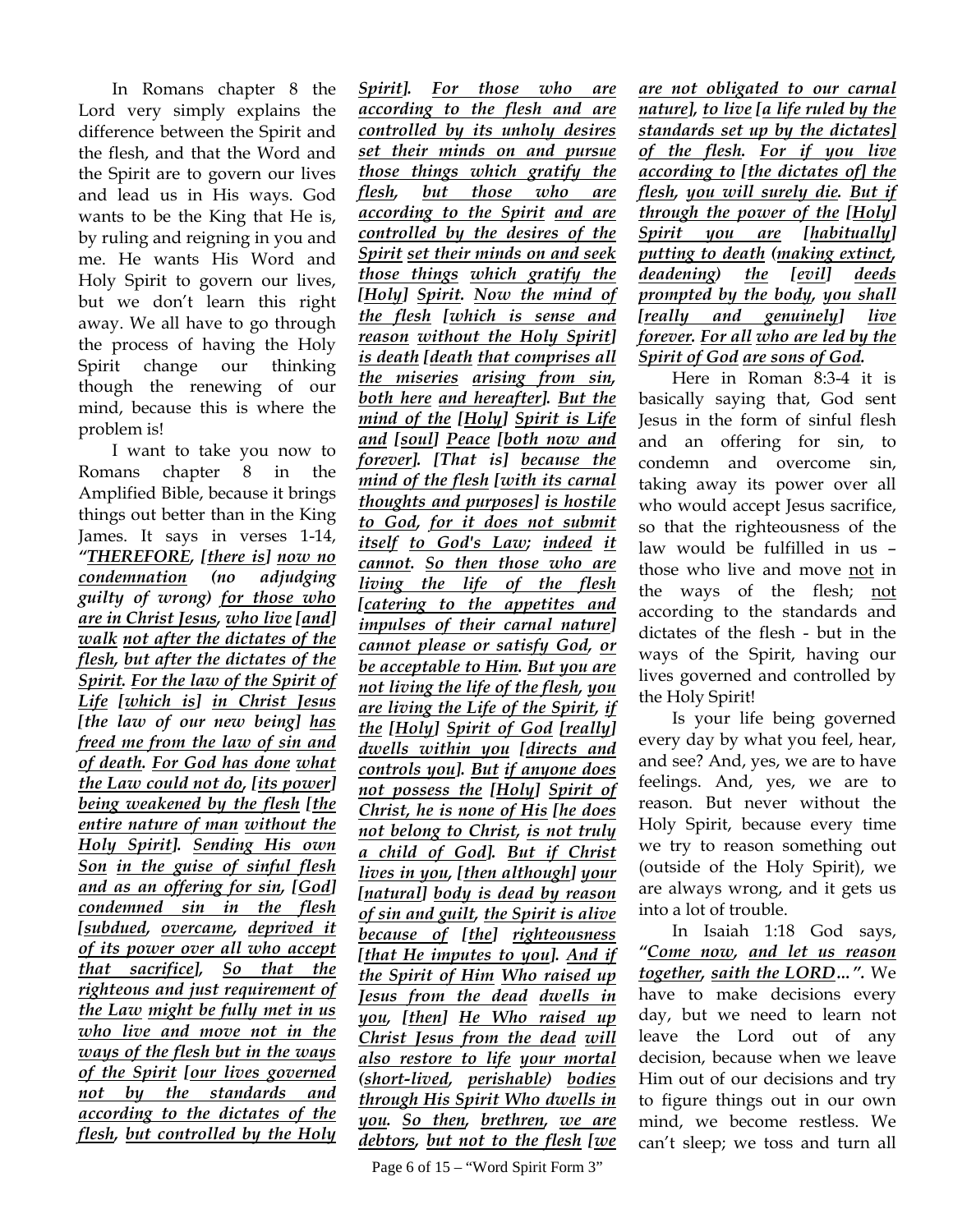night long, and things never happen the way we think they should. When we leave the Lord out of our decisions we almost always make the problem bigger than it was, while creating yet another hell for our soul.

Knowing what we just read in Romans chapter 8, you need to seriously ask yourself in those restless times, "Am I allowing the Spirit to govern my mind?" The Lord allows you to go through those hells, because He is saying to you, "When you obey My Word and the Spirit and allow Me to govern you instead of allowing the carnal mind (which is the flesh) to dictate to you - you will walk in Life and Peace instead of death and misery! The more you allow the Christ in you, to dictate what happens, and the more that you listen to what My Word is saying in every situation - no matter how it may appear in the natural or what you are going through in your life, because your carnal mind will tell you, "You are not going to make it! You are never going to amount to anything!" But that is nothing but a lie, because you can turn it around by knowing what God has said about your situation, and then speaking what He has spoken to you! Say what He has said, instead of speaking the negative and death that comes from the carnal mind. Speak forth the Word of the Lord in Power and with confidence, believing what the Word and the Spirit having spoken to you in Truth, because that Word is a Creative Word that is Life and Peace to your soul!

How many people with their own words, thoughts, and actions have dug their own grave in life,

and have even gone by the way of the grave far too early, because they did not know or believe the Word that God has given to us that Jesus has already performed everything that you and I need? For instance, no matter what the doctor may say about you (if you are in need a healing) - "What does God say about it?" Whatever God says, that is what you have to start speaking to your heart. If He says you are going to be okay, then that is all you need to know, believe, and declare to others!

I have found in some of my own experiences that whatever you are going through might not look positive at that time, but we should only share these things with someone who knows God's ways, and believes and trusts in Him. In other words, someone who walks in Faith, because if you talk to people who do not have the understanding of God's healing, the power of God, and of what Jesus did on the cross - then what you are telling them about your problem, sickness, or whatever; because they are walking in the carnal mind they will immediately think, "Oh, they're going to die." Those thoughts are not going to help you in any way, because they are just sending negative energy out into the atmosphere. For this reason, it is important for you to know who you can talk with and who you can not. Why do you think that Jesus could not perform any miracles in his own town? Even though Jesus was God in the flesh why couldn't He perform a miracle in His own town? Let's think about that one for a minute. Why? Because of all the unbelief in the people there! They could only see Jesus as being Joseph and Mary's son, because in the natural they had watched Him grow up there from a little boy on up to a grown man. They could not believe that this same Jesus, a just a carpenter's son, was really the Son of God and their Messiah. They refused to know Him in any way other than after the flesh, and because of their unbelief Jesus could not perform one miracle there.

This is also the reason why a lot of our families do not want to listen to us either. To them we are just a member of the family, but don't feel bad, because Jesus couldn't perform even one miracle in His home town and had to leave town. An like manner, if you remember in Mark chapter 5 where a ruler of the synagogue had asked Jesus to come and lay hands on his daughter because she was at the point of death, but when He arrived at the ruler's house, before He could resurrect the girl, He first had to get all the unbelievers out of the house! They laughed at Him and scorned Him, because He said to them, "…the damsel is not dead, but sleepeth." It says that He put them all out, and in doing He was saying, "I don't want them in here, because their unbelief is negative energy, and their words are taking on form. Their unbelief, thoughts, and words are nothing but death and lies that need to be put out of this house and away from your daughter." He only took the mother and father of the girl, as well as Peter, James, and John with Him when He entered into the room where the girl was lying. After entering the room it says that, *"…He took*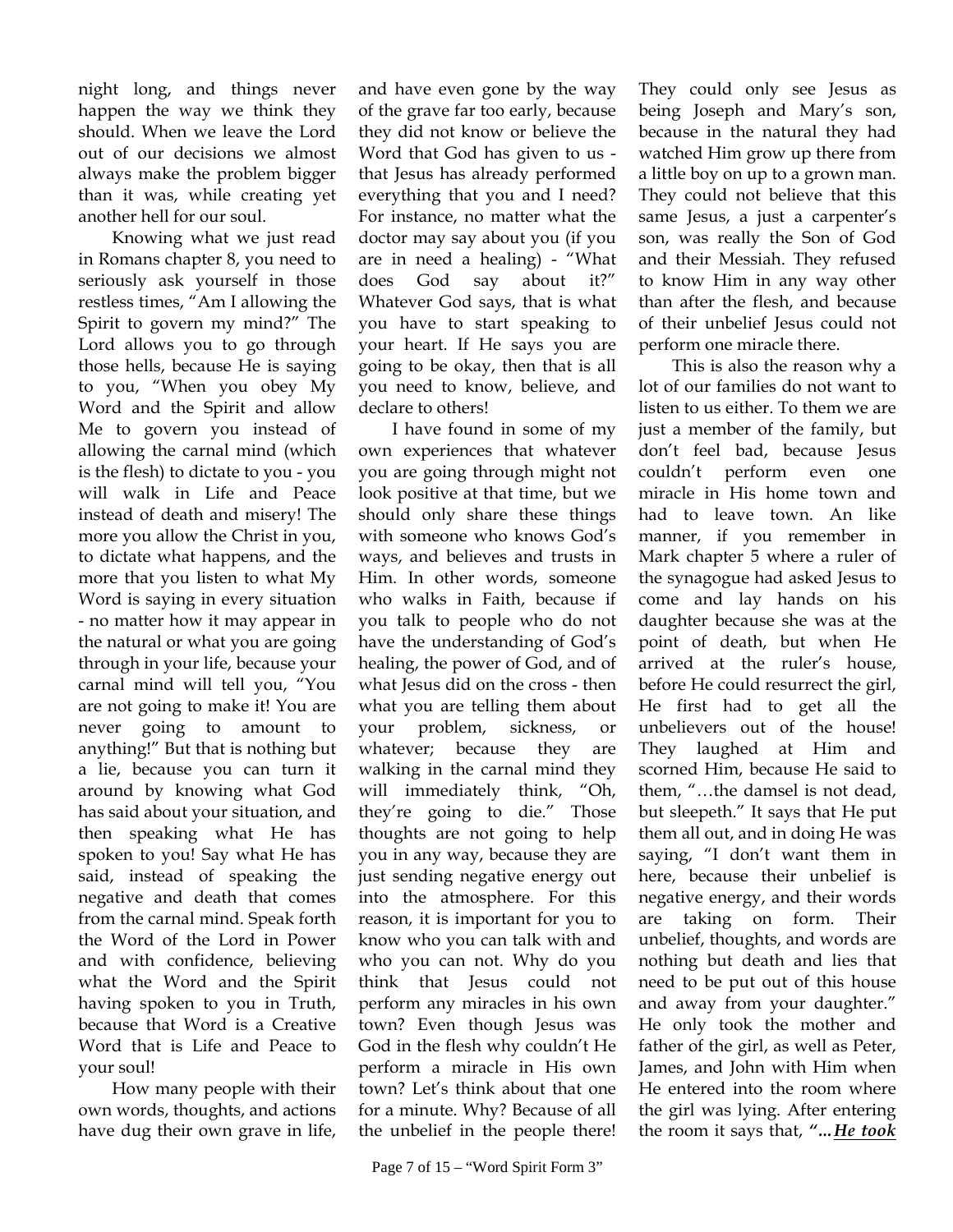## *the damsel by the hand, and said unto her, Talitha cumi; which is, being interpreted, Damsel, I say unto thee, arise. And straightway the damsel arose, and walked…".*

If you are telling people about your situation to try to find an answer as to what you should or should not do, then you need to know that you will not find the answer in anyone but God. You should only share with someone whom God wants you to; someone that you know has the Faith to pray you through it, and that will support you in whatever you are going through.

If you tell people who don't have the understanding that you do, then they are only going to worry about you and think the wrong thoughts, releasing nothing but negative energy that will affect you in a negative way. It is not going to help you at all. Do you understand where I am coming from? We are learning that "words" are "energy", and that "they" take on "form"; either negative or positive depending on what is spoken and the thoughts behind it. We shared some of this with you in "Word-Spirit-Form Part 2".

The disciples seemed to have an understanding of the importance of the "Word", so let's go to Mark chapter 11. Do you have a mountain in your life? A "mountain" represents a problem, situation, or pattern of thinking in our life that you need to overcome, but the truth of the matter is we do not have a problem because in Christ it has already been solved. We just have to know how to pull it in.

It is interesting what Jesus did to that fig tree, but if you go around and start talking to trees

people are going to think you are crazy. Do you know that plants really like for you to talk to them? They like music. It's amazing. Why? Because they're alive! They are a thing! They are alive and each one came out of God!

In Mark chapter 11:12-26, Jesus was walking along, was hungry, and then He saw a fig tree afar off. It was not time for that fig tree to bear any fruit yet, but Jesus walked by it and cursed it. The reason He cursed it was because in the beginning man used the leaves of a fig tree to try to hide their nakedness (flesh/sin) from God. Even today, man is still always trying to cover himself while always blaming the woman. Adam blamed Eve, and truly Eve was and is the problem, because "Eve" represents your "soul". As long as an individual is going around and always blaming someone else to cover up their own sins and self-will (the part that God is dealing with), there can be no change in that individual.

After Jesus spoke to the tree, He and His disciples went into Jerusalem, but the next day they passed by this same fig tree again only to find it dried up and withered from its roots. You see, Jesus did not just deal with the tree - He also dealt with the roots of that tree! The disciples noticed what He did, but I can imagine their walking with Him the day before and thinking to themselves: "Man, He has lost it. He is talking to trees now. He is not just talking to people, but He is talking to trees. And to top it all off, He cursed the thing! What is He doing cursing that tree anyway? That tree hasn't done anything." You can just hear what was probably going on in their minds; and of course, they didn't really believe that the tree would be cursed. They heard Jesus say the "Words", but they did not realize the "Power" behind them and what had really taken place by Jesus speaking those "Words", until they passed by that fig tree again the next morning. They looked at the tree, and the very thing that Jesus had spoken had come to pass. His "Words" took on "form".

This is a very important chapter, and in verses 20 to 26 it says, *"And in the morning, as they passed by, they saw the fig tree dried up from the roots. And Peter calling to remembrance saith unto Him, Master, behold, the fig tree which thou cursedst is withered away. And Jesus answering saith unto them, Have faith in God. For verily I say unto you, That whosoever shall say unto this mountain, Be thou removed, and be thou cast into the sea; and shall not doubt in his heart, but shall believe that those things which he saith shall come to pass; he shall have whatsoever he saith. Therefore I say unto you, What things soever ye desire, when ye pray, believe that ye receive them, and ye shall have them. And when ye stand praying, forgive, if ye have ought against any: that your Father also which is in heaven may forgive you your trespasses. But if ye do not forgive, neither will your Father which is in heaven forgive your trespasses."* 

In verse 22 Jesus said, *"Have faith in God."* "Peter" is a representation of "Faith", and if you really look at it and pray about what Jesus was really saying in this verse, you will come to know that the phrase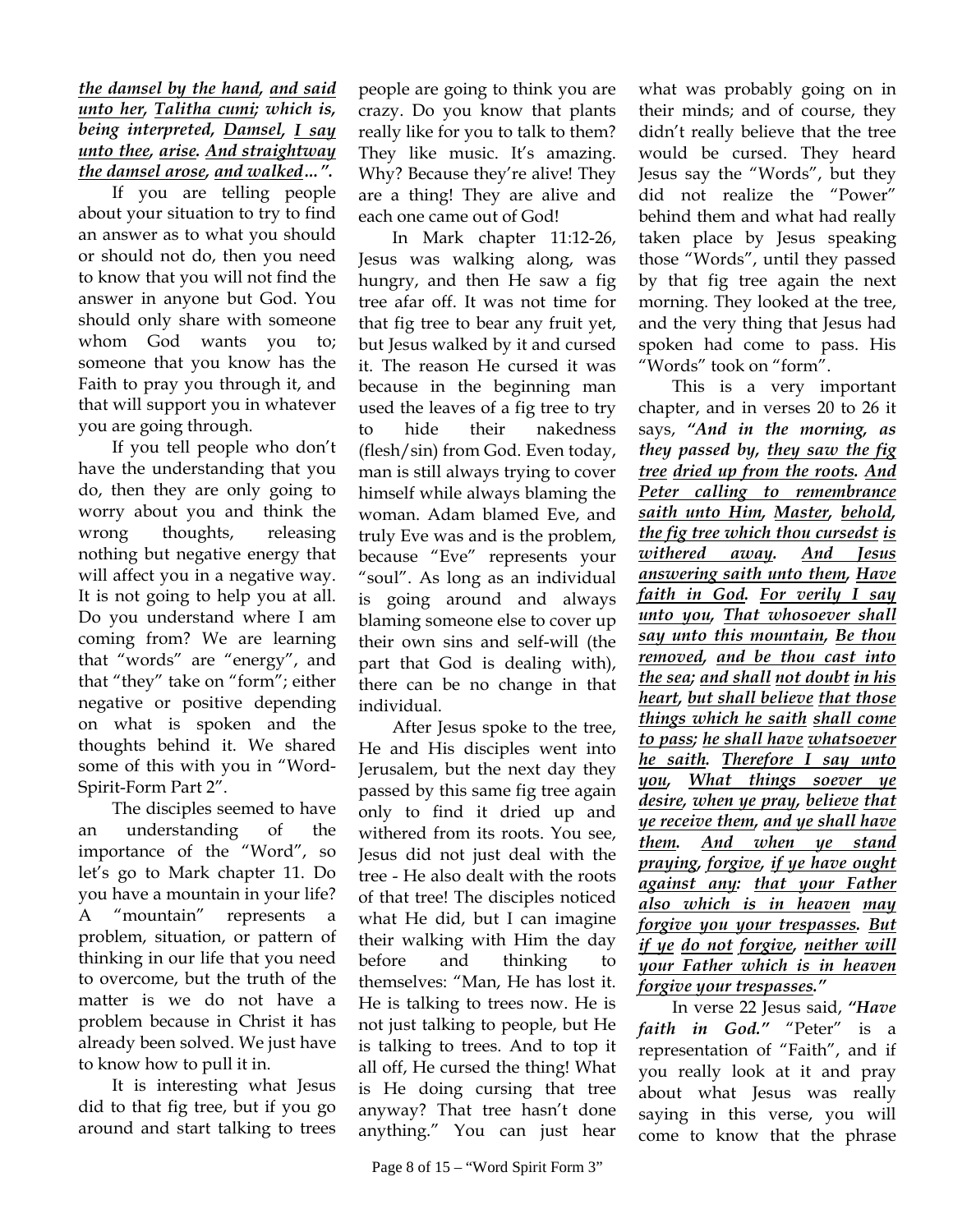*"Have faith in God"*, really means for us to "HAVE THE SAME FAITH THAT GOD HAS!" That makes a huge difference, and when God had Paul write in Philippians 2:5, *"Let this mind be in you, which was also in Christ Jesus",* He is saying that God has given you the same mind that Jesus had! That you have "the mind of Christ", but sometimes you lose IT and need to put IT back on again. He is saying, "Will you let this same mind be in you that was in Christ Jesus and let IT operate through you, instead of thinking all those negative thoughts that come from the world and the carnal mind?" He is saying, "Put the Word back on, and let My Word and My Spirit govern your mind!"

I tell you, thoughts can be so rapid! You have one thought, then another thought, and another; and they just get bigger, and bigger, and bigger; and that is why God said, *"Let this mind be in you which is also in Christ Jesus"*. In the very next verse Paul described the mind set that Jesus had, and that we are to walk in all the time as well, saying, *"Who, being in the form of God, thought it not robbery to be equal with God:"* Jesus did not think that it was robbery *"to be equal with God"*.

Now, I am not taking anything away from God, but imagine if God could get some people to start thinking like Jesus thought, today! Jesus said, "I am the Way, I am the Truth, I am the Life - I am the Example! Follow Me!" Jesus knew who He was and why He was here. He was saying, "I am trying to show you what it means to walk by Faith! I am trying to show you what it means to walk out the Word of God, and what it looks like to have your life governed by the Spirit! I am showing you how to operate in My Kingdom!" And even though Jesus did not think it robbery to be equal with God, it says in the next verse, *"But made Himself of no reputation…".* Jesus made no reputation for Himself. He pointed everyone and everything to the Father and gave the Him all the Glory, because Jesus understood the importance of "Words".

In John 8:26-29 Jesus said, *"I have many things to say and to judge of you: but He that sent Me is true; and I speak to the world those things which I have heard of Him. They understood not that He spake to them of the Father. Then said Jesus unto them, When ye have lifted up the Son of man, then shall ye know that I am He, and that I do nothing of Myself; but as my Father hath taught Me, I speak these things. And He that sent Me is with Me: the Father hath not left Me alone; for I do always those things that please Him."* Jesus heard the Father telling Him to speak to that tree, because He was in the Father, and the Father was in Him, and they were one. Jesus also said that He only did and spoke those things that He heard from the Father, and this is the place where the Father is bringing you and me!

Atonement means to be made ONE WITH GOD again! Jesus became One with God, and He went to the cross (to make atonement) so that you and I would be One with God. In John 17:21-23 Jesus even prayed to the Father saying, *"That THEY ALL MAY BE ONE; AS THOU, FATHER, ART IN ME, AND I IN* 

Page 9 of 15 – "Word Spirit Form 3"

*THEE, THAT THEY ALSO MAY BE ONE IN US: that the world may believe that Thou hast sent Me. And THE GLORY WHICH THOU GAVEST ME I HAVE GIVEN THEM; THAT THEY MAY BE ONE, EVEN AS WE ARE ONE: I IN THEM, AND THOU IN ME, THAT THEY MAY BE MADE PERFECT IN ONE; and THAT THE WORLD MAY KNOW THAT THOU HAST SENT ME, AND HAST LOVED THEM, AS THOU HAST LOVED ME."* Now not one of Jesus' Words have ever fallen to the ground or returned void, because He only spoke what the Father taught Him to do. Do you hear what the Spirit of the Lord is saying? Instead of it being "you and God", and "me and God" where there is a division between us and God, and one another – because of what Jesus spoke forth in prayer and what He did on the cross, it is now God in us, and us in God! WE ARE ONE IN HIM!

However, if when you get up in the morning you think to yourself, "It's my day, and I'm going to make my own decisions today. I'm going to do my own thing today…", then you have forgotten who you are! You have forgotten that you are ONE WITH GOD. You totally forgot that it is not your day, but it is His Day! Psalms 118:24 says, *"This is the day that the Lord hath made; we will rejoice and be glad in it."* James 4:13-15 in the Amplified Bible also says, *"Come now, you who say, Today or tomorrow we will go into such and such a city and spend a year there and carry on our business and make money. Yet you do not know [the least thing] about what may happen tomorrow. WHAT IS THE NATURE OF*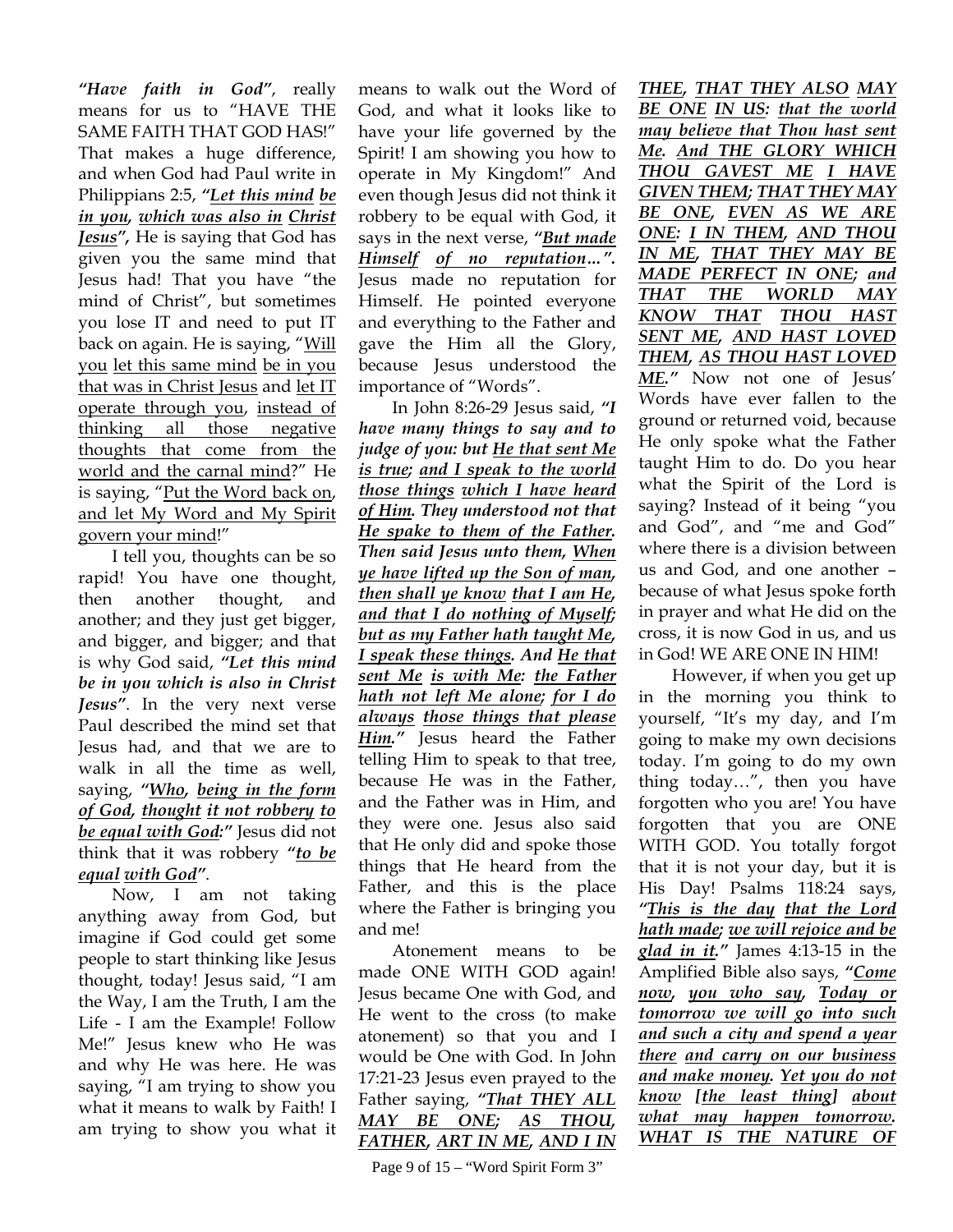*YOUR LIFE? You are [really] but a wisp of vapor (a puff of smoke, a mist) that is visible for a little while and then disappears [into thin air]. YOU OUGHT INSTEAD TO SAY, IF THE LORD IS WILLING, WE SHALL LIVE and WE SHALL DO THIS OR THAT [THING]."* Do not just make plans that you are going to go here or there to do this or that without asking the Father first. Amos 3:3 says, *"Can two walk together, except they be agreed?"* How can two walk together as ONE (you and the Lord) unless you agree? The Spirit tugs on you to go here, and the flesh says "But I want to go over there," and then when you give in to your flesh and allow it to drag you over off where ever it wants you have a lousy day - and you wonder why? *"For to be carnally minded is death; but to be Spiritually minded* (to walk in the mind of Christ and be led by the Word and the Spirit) *is Life and Peace."*  (Romans 8:6).

Beginning once again at Mark 11:22, Jesus said, *"Have faith in God."* In the Amplified Bible it says, *"Have faith in God* **[constantly]***."* We cannot stress enough how important it is to have the understanding of what this means! In verse 23 Jesus says, *"For verily I say unto you, That whosoever shall say unto this mountain…".* "Whosoever shall **SAY**…"! In other words, we have come back to the importance of **SPEAKING THE WORD!** This means that you are not to go outside of the boundaries of God's Word and His promises to you. **You first need to "hear" and "receive" the understanding of what God is saying to you now** *(*because, *"…faith comes by hearing [what is told], and what* 

*is heard comes by the preaching [of the message that came from the lips] of Christ (the Messiah Himself)."* (Romans 10:17 Amplified Bible)**, as well as of the Blessings He has given you** (those things that are rightly yours in the Kingdom of God) - **and then you are to speak forth those THINGS/WORDS** (rather than just "name it and claim it"), because when you see the accuser come along and listen to what he is saying, you will become weak and lose your confidence/faith in God. The spirit of Satan is always accusing the brethren, and when you choose to listen to the accuser rather than the Spirit and Word of God, you come under condemnation and fear. In that place the enemy has you right where he wants you, because when you have lost your confidence, you have also lost (in your mind) what you think is the victory! This is why it is so vitally important that you both understand and take hold of the fact that you already have the victory (whether or not you see the battle as won yet in the natural), and all because of what Christ did on the cross for you and me and all creation! Do you understand what I'm saying here?

With that in mind, if you have what you see as a mountain in your life, and sometimes this mountain might even be the way you are thinking; it might be some kind of oppression or depression in your mind, but Spiritually speaking, a mountain in the Bible is speaking of the state of mind. If you can understand, a mountain in the Old Testament is always speaking of (and we have taught

on this before) a state of mind, or what the mind perceives to be a great problem or obstacle that stands in your way and needs to be overcome. There are a lot of mountains out there, and some people are on the mountain of fear; some are on the mountain of oppression; some are on the mountain of unbelief; some are on the mountain of hatred; some are on the mountain of anger (which has increased greatly in the world). But Jesus said that, *"…WHOSEVER SHALL SAY UNTO THIS MOUNTAIN, Be thou removed, and be thou cast into the sea; AND SHALL NOT DOUBT IN HIS HEART, BUT SHALL BELIEVE THAT THOSE THINGS WHICH HE SAITH SHALL COME TO PASS; HE SHALL HAVE WHATSOEVER HE SAITH…".* Jesus also said in Matthew 17:20 that, *"…IF YE HAVE FAITH AS A GRAIN OF MUSTARD SEED, YE SHALL SAY UNTO THIS MOUNTAIN, Remove hence to yonder place; and it shall remove; and NOTHING SHALL BE IMPOSSIBLE UNTO YOU."*

David understood this and wrote in Psalm 100:4-5 that we are to, *"Enter into His gates with thanksgiving, and into His courts with praise: be thankful unto Him, and bless His Name. For the LORD is good; His mercy is everlasting; and His truth endureth to all generations."* Without confidence and faith David said, "I WILL! I WILL ENTER INTO HIS GATES with thanksgiving in my heart!" He said, "I will" and spoke "IT"! David spoke the "WORD" that God had put in his heart, and without any doubt whatsoever he knew that he could enter into God's gates with thanksgiving in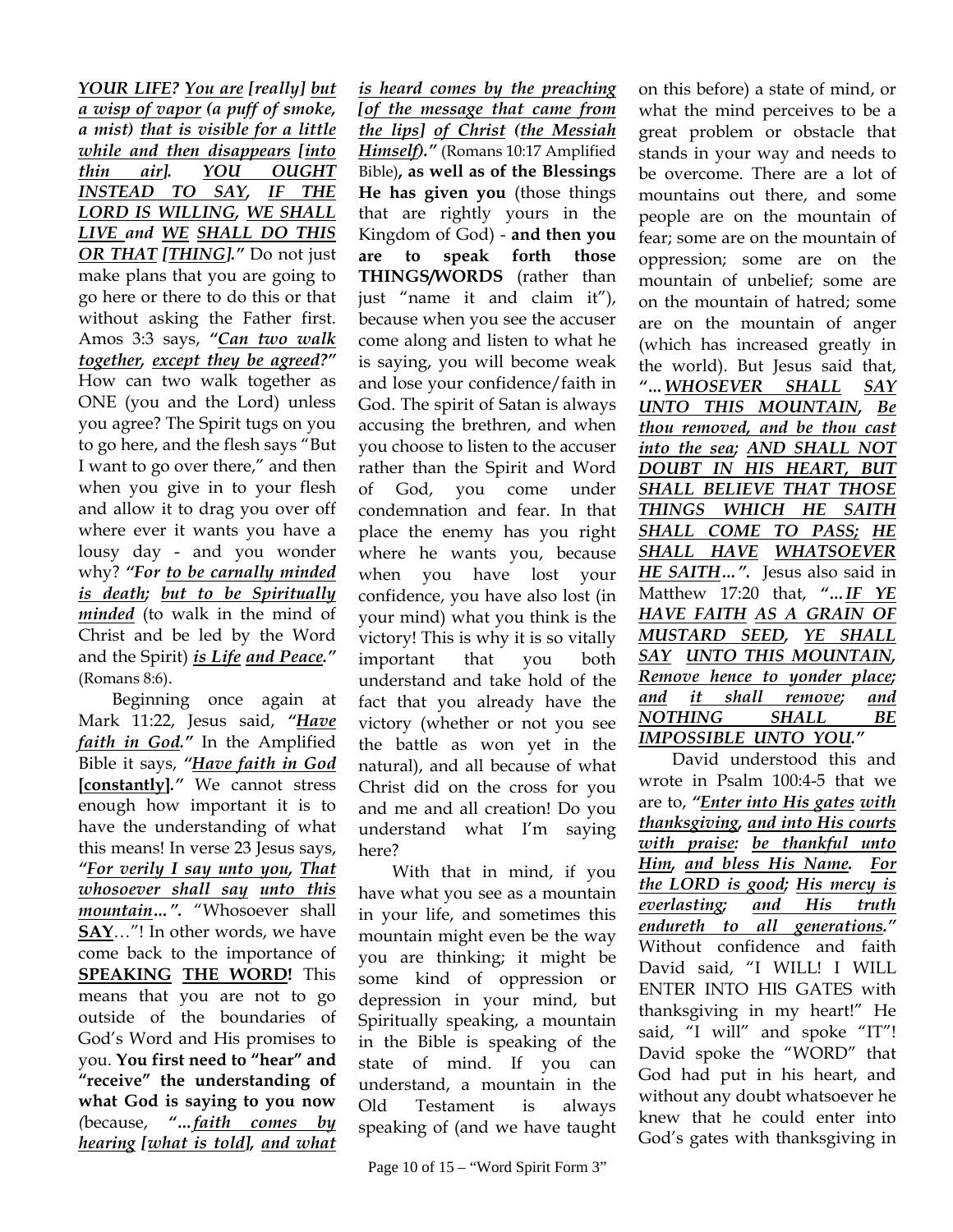his heart and in the mind of Christ) he and God would walk as ONE.

In 2Samuel 22:2-4 David declared that, *"…The LORD is my rock, and my fortress, and my deliverer; The God of my rock; in Him will I trust: He is my shield, and the horn of my salvation, my high tower, and my refuge, my saviour; Thou savest me from violence. I will call on the LORD, Who is worthy to be praised: so shall I be saved from mine enemies."* Because of what David represented, he had all of his enemies coming against him. But what was David doing in the verses above? He was speaking to his soul. He was speaking to his mind. He was speaking to his circumstances, and to his mountain! David spoke to the mountains that were before him, knowing that he already had the victory in God/in Christ! David spoke to the mountain in his life, knowing and understanding that God was his Rock, his Refuge, his Deliverer, and through it all He was worthy to be praised! It was with thanksgiving and an attitude of praise in his heart that David managed to stay in the mind of Christ, and walk in victory. It was from that place of oneness with God that David could also speak to the mountains that were in his life.

Jesus said, *"For verily I say unto you, That WHOSOVER shall say unto this mountain…".*  **"WHOSOVER"** means, even the people in the world – those that do not even know God can use this! **"WHOSOVER"!** I am sure that you have seen individuals in the world who continually live in negatives, and have you seen the hellish time that they have in life?

They never seem to get anywhere or do anything with their life? Then there are those that you see who are loved and have experienced nothing but love and the positive all their life, and these individuals do not even know what fear is like! The reason they have so much confidence and do so many things in life is because they can see "it" (the goal/the end result/the finished product) in their mind; and the reason they can see "it" is because they don't have to wade through all that garbage (negative thoughts and images) in their mind. Proverbs 23:7 says, *"For AS HE THINKETH in his heart, SO IS HE…".* However, the reason why the Lord has also allowed us to go through certain things is to allow us to identify with creation.

*"For verily I say unto you, That whosoever shall say unto this mountain, Be thou removed, and be thou cast into the sea; AND SHALL NOT DOUBT IN HIS HEART…".* That is the key! You cannot doubt in your heart, because every time God says something to you, let me tell you - the doubts try to come in! They will come through the feeling realm - through sickness or some other way - but one way or another they are going to try to come through the feeling realm.

You have to stop and check yourself by asking, "Am I living by my feelings; or am I living by faith? Am I believing what God is speaking to me; or am I going to be a double-minded man that is unstable in all his ways?" Because if you believe God one moment and not the next, the Bible says in James 1:7, *"…let not that man think that he shall*  *receive any thing of the Lord."* If you believe Him one moment and not the next, you are not even going to receive the promises that are already yours.

Jesus goes on to say, "…*and shall not doubt in his heart, BUT SHALL BELIEVE THAT THOSE THINGS WHICH HE SAITH shall come to pass…".* WHICH HE SAITH! If God says that He is going to heal you, and someone else comes along and wants you to talk about all your symptoms - what are you doing? You are disannulling what God has said to you! If God has spoken a Word to your heart (no matter what it is going on around you, and let me tell you sometimes things can get pretty rough) but I have noticed that "Faith" is "action", "action", "action", and we have to act upon His the Word by speaking to the mountain(s)!

To give you an example of how this works, when Peter and John began to understand what this meant, in the Book of Acts chapter 3, it spoke about *"…a certain man lame from his mother's womb…".* You can go there and read it for yourself. This man that was born crippled, and if you can picture this in your mind, it could have been in your own hometown, right here in Fairfax, in Vienna, or wherever you are today - but it says that every day they laid him at the gate of the temple to ask alms of them that entered the temple. In other words, everyday of his life he sat outside of his church begging because he was born crippled and lame, and everyone that knew him knew that he had been that way since birth.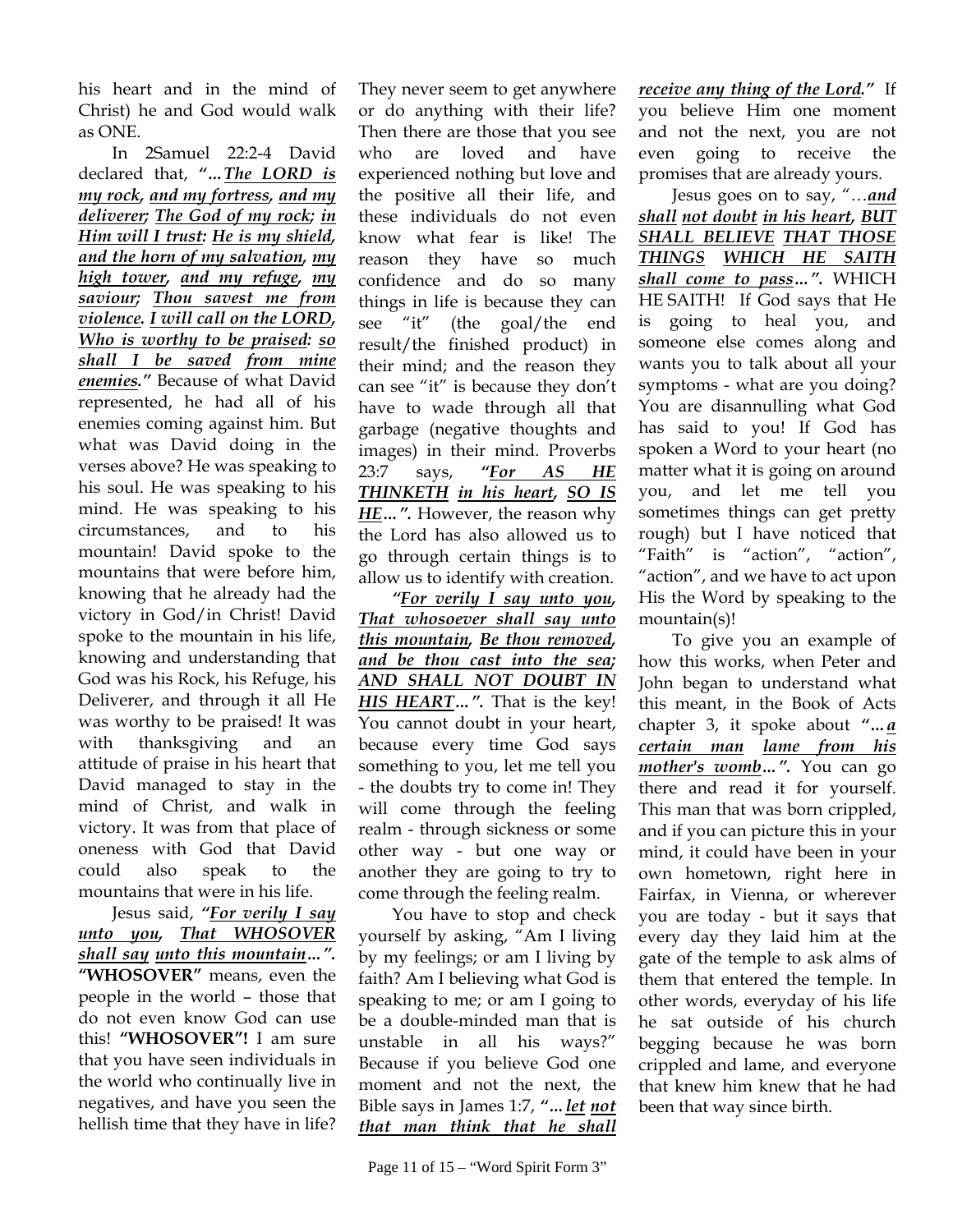In reality, every human being has been born crippled and lame, and we all remain in that state until the appointed time of the Father for us to meet Jesus who can change us, and cause us to rise up and begin to walk with Him! However, like this man, a lot of people today do not have the understanding of what Jesus has done for them. Many Christians today remain Spiritually crippled as well. They are Spiritually crippled in their mind and in their thinking, because they do not have ears to hear what the Spirit is saying, they lack the understanding of God's Word, and they do not act in faith upon even that which they do understand. As a result, day after day, and year after year, they sit outside the temple and never enter into the Presence of God to take hold of the promises He has already given them! Do you understand what I am saying?

I have shared this example before, but do you realize how big an elephant is, and the power that they have been given by God who created them? Well, a lot of God's people are like that elephant today, and every one of us have been like that elephant at one time or another in our life. In the natural, an elephant is huge and has a lot of power. It can knock down trees and even small buildings; and when it runs, even the earth shakes. But in some places around the world (and in circuses as well), when that elephant is very young, a trainer will tie a rope around the elephant's one leg, and then tie the other end to a wooden or metal stake that is driven into the ground. When the young

elephant tries to walk away they feel the pull of the rope on their leg and it quickly learns that it cannot go beyond the length of that short rope. That one thought in that elephant's mind remains with it its whole life. When that elephant grows older it has the power to easily break the rope or pull out the stake it is tied to, but that one thought still in its mind prevents it from even trying. That one thought is a lie that causes it to forget who he is; enter into doubt and unbelief; and deny the power and purpose that God gave it from the beginning. That one thought causes the elephant to instead live in bondage with the belief that it does not have the power to go any farther than the length of the rope tied to its leg. It is robbed of the freedom and liberty that it could have, and except for when it is loaded into a cramped truck or train to be transported from one place to another, that elephant will spend most of its life and time under a circus tent.

The world has done the same thing to you and me by creating a lot of images and strongholds in our mind. But thank God we are no longer sitting outside the temple! We have come into the Kingdom of God, and He is causing us to have an understanding of what the Kingdom of God is all about! Praise God! By His Grace, we understand that we are in a different world!

Just like in the time of Jesus, there are a lot of religious people in the world today, and this was the reason why Jesus said what He did in John 8:23. Jesus said, *"…Ye are from beneath; I am from above: ye are of this world;* 

Page 12 of 15 – "Word Spirit Form 3"

*I am not of this world."* Jesus knew what world He lived and had His being in, and it was not this one. He was declaring that the realm in which He walked was higher than where they lived and could even comprehend right because of what they had been taught (the thoughts in their mind that kept them bound). Even though Jesus had a physical body that physically walked and breathed in this world (so that He could identify with us), Jesus came to demonstrate the Kingdom of God and to show us the Father. He lived as the pattern for all to see that would be free and choose life over death and the bondage to sin and this world. Jesus was not of this world, and He walked *"…not after the flesh, but AFTER THE SPIRIT. For they that are after the flesh do mind the things of the flesh; but they that are after the Spirit the things of the Spirit."* (Romans 8:5-6). Jesus knew Who He was, as well as where He was to walk and have His being (mind set upon) all the time. Even though Jesus had a physical body in this world, He continually walked as ONE with the Father in the Spirit and Kingdom God! Jesus understood Who He was, the Power that He had, and the purpose for which He was sent into this world. He walked in a realm of no limitations in His mind and Spirit! He was free and walked in the Kingdom of God all the time, where He not only experienced the Righteousness, Peace, Joy; and Love of His Father all the time, He operated out of it and displayed it to all those around Him, whether they had ears to hear and eyes to see or not! He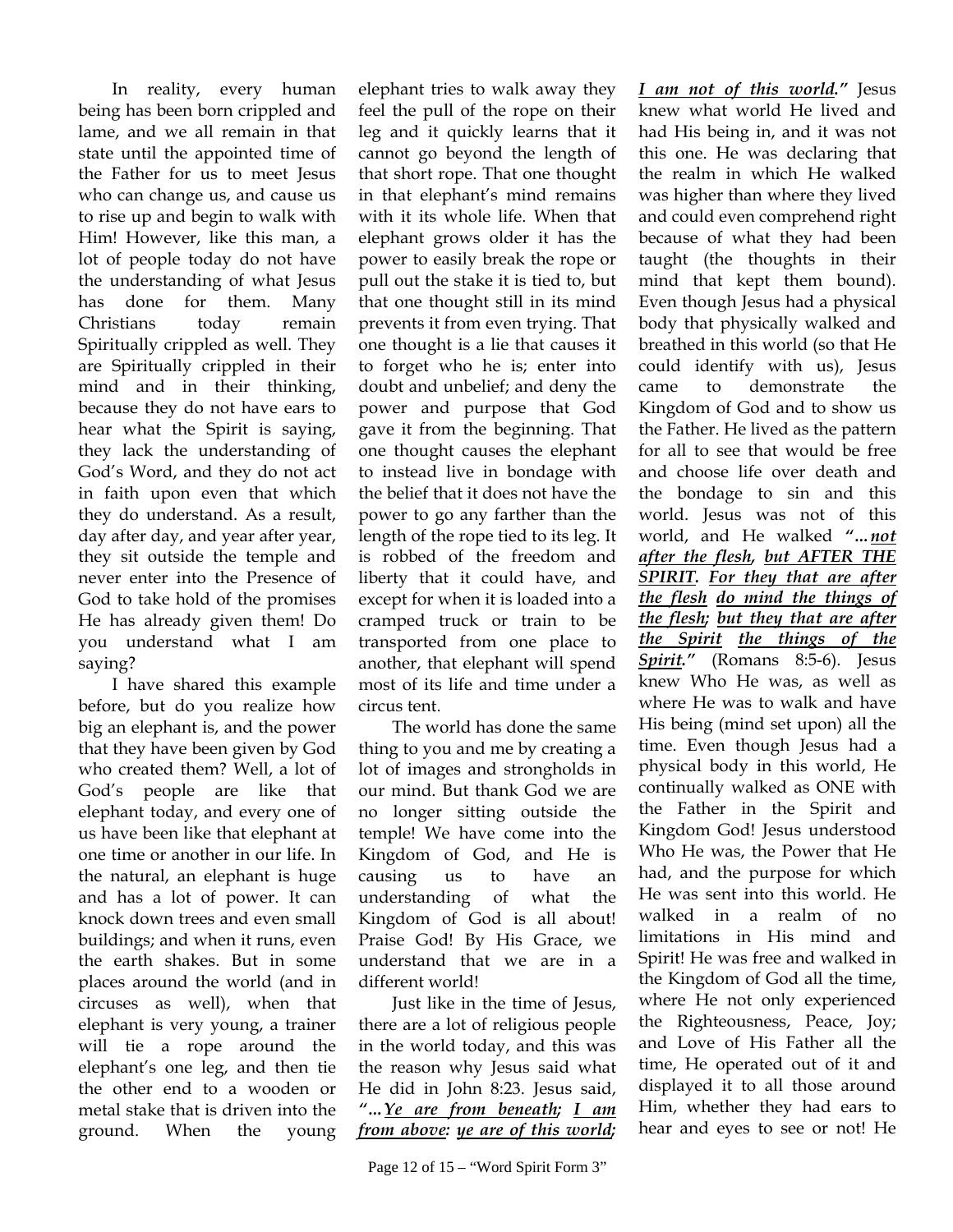demonstrated what True Love and Liberty is!

If that elephant ever came to the reality of who he was, he would be very angry and then act out very destructively for having been lied to and held captive for so long.

Out of Love, God fastened His eyes on you and me and sent His Son to set us free. When the Son sets us you and me free, we are free indeed! God wants us to quit crying out for deliverance, and instead He wants us to walk in deliverance. Whatever else we need is coming!

The point I am trying to get across here, is that Peter and John had the understanding that the man who had been lame from the womb did not have to sit outside the temple day after day, after day, anymore - and when they saw this man who was lame, it says in Acts 3:4, *"And Peter, FASTENING HIS EYES UPON HIM with John…".* You see, they fastened their eyes upon him, just like God does on us, and when you walk by someone and find that you cannot look away from that person and the condition they are in, that is Jesus in you looking at them through your eyes!

The crippled man had sat outside the temple every day, year after year from probably a very young age, waiting and begging for coins. Someone carried him there every day, and someone carried him back - and that's how he got his living. However, on this particular day it as God's appointed time for this man. It says, *"And Peter, fastening his eyes upon him with John, said, Look on us."* They were saying, "Can't you see the Joy? Can't you see the Peace? Look up on us!" *"Then Peter said, Silver and gold have I none; but such as I have give I thee: In the name of Jesus Christ of Nazareth RISE UP AND WALK."* Peter understood "IT", and spoke "IT" in the Name (Nature and Power) of Jesus Christ. By the Grace of God he understood the Power that was in the Name of the Lord Jesus Christ. Peter understood that when God was telling him to speak the "Word", that "IT" was coming out of the Spirit!

Peter also did something else that was very interesting. It says, *"…he took him by the right hand, and lifted him up…".* In other words, Peter acted upon that Word in Faith, because "Faith" is "Action"! What is so interesting was the fact that when he took the man's hand, the man yielded to him. The man also acted in Faith, because in verse 5 it says, *"And HE GAVE HEED unto them, EXPECTING TO RECEIVE SOMETHING of them..."*, and immediately in verse 7 right after Peter had spoken to him and took him by the right hand, it says, *"…and immediately his feet and ankle bones received strength."* 

"Faith" is "Action"! God didn't heal him while he was lying there lame - He healed him when he had the faith to believe the Word that was spoken to him out of the Spirit. When he took that step, it says, "…*immediately his feet and ankle bones received strength. And HE LEAPING UP STOOD, AND WALKED, AND ENTERED WITH THEM INTO THE TEMPLE, WALKING, AND LEAPING, AND PRAISING GOD."* He stood up for the first time in his life, and walked, and leapt, and praising God entered

the temple with Peter and John. They took him into the temple because Jesus said that you are the temple of God! You are the temple of the Holy Ghost! You are the temple of the Kingdom of God! All the people recognized the man and it says that, *"…they were filled with wonder and amazement at that which had happened unto him."* All the people then ran to Peter and John wondering how they had done this, but Peter quickly corrected them and pointed them to Jesus. Peter basically said, "Now wait a minute! Do you all think that by our own power or righteousness we have made this man able to walk? No, this miracle was only accomplished because Jesus Christ has risen from the dead, and He lives within us. The God of Abraham, Isaac, and Jacob; the God of our forefathers has glorified His Servant and Son Jesus, doing Him this honor, Whom you delivered up, denied, rejected, and disowned in the presence of Pilate, when even he wanted to let Him go. You denied the Holy One and the Just and demanded that Pilate pardon a murder instead. And killed the Prince of life, whom God hath raised from the dead to which you are witnesses. It is His Name through faith in His Name that has made this man strong. It wasn't us that made this man walk, it was God Who healed him through the Power of Jesus Name, and through the faith of this man who was lame, and has now been made well and strong." Peter and John were saying that it wasn't their faith that this man was healed, it was God who did this because of the lame man's faith in Jesus' Name!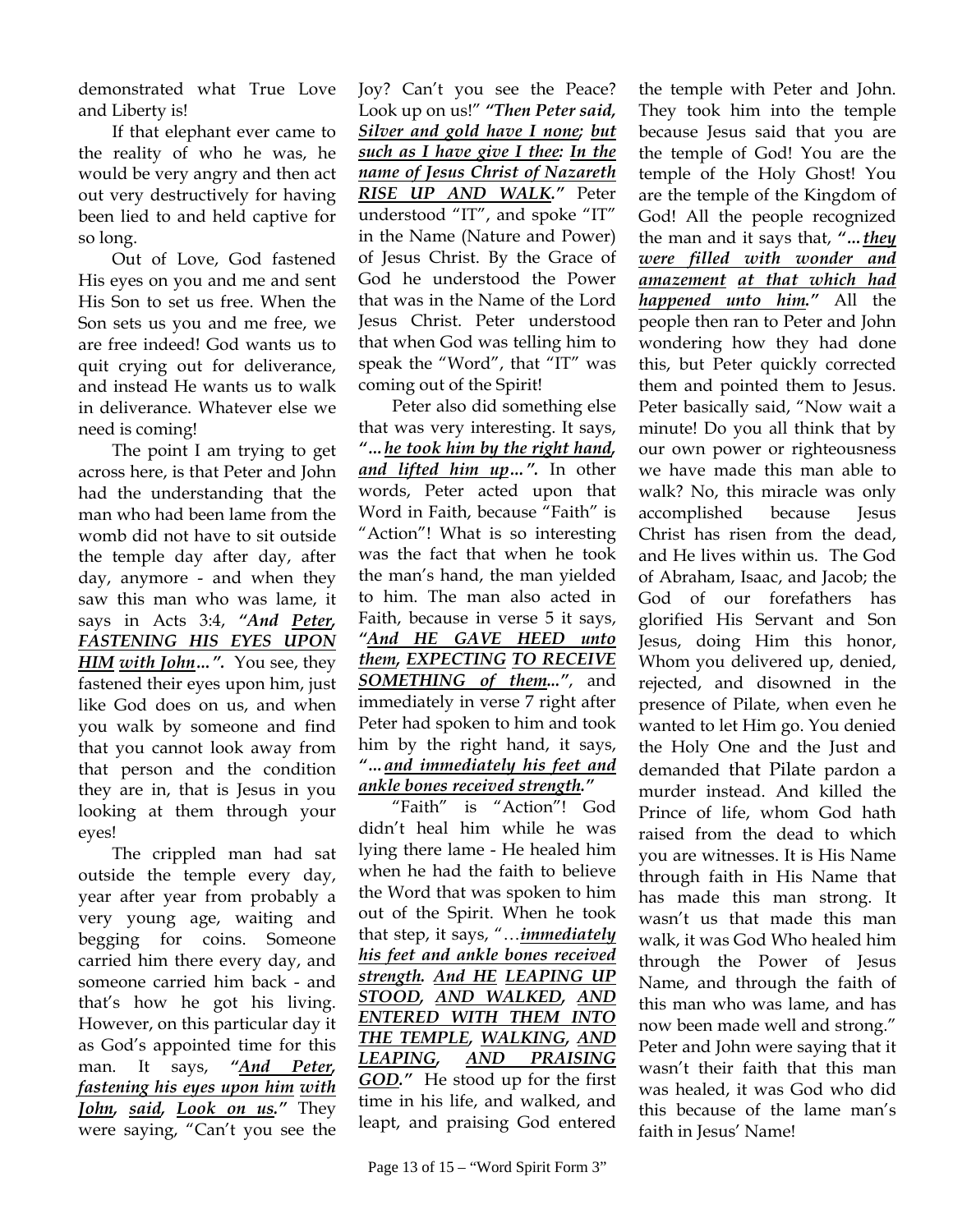There are things that keep us from receiving from God, and because of this I need to bring out a couple more things. You can speak to mountains in your life all you want, but you must remember what the Word says, as what you are speak forth cannot go outside of the boundaries of either God's ways or His Word! The Spirit has to cover and be ONE with the Word. When you hear a "scripture" and God puts "IT" in your heart - you are to speak that "Word" no matter what your situation looks like in the natural! Keep speaking that "WORD" and know that the "WORD" that is coming out of your mouth is a "THING" that will eventually take on "FORM". You haven't seen "IT" yet; "IT" hasn't taken on form; but "IT" will take on "FORM" because "IT" is a "WORD" that has come out of the Spirit of God, and "IT" cannot return void!

Above we wrote about Jesus speaking to the fig tree and causing it to wither, and in speaking with Peter and the disciples the next day, Jesus telling them to, *"Have Faith in God."* We have also talked about how we are to speak to the mountains in our life; that in order to deal with them we are to speak to them in faith, believing that whatsoever we say (that if the Words we speak forth were a Word that first came out of the Spirit) then that "WORD" shall come to pass by taking on the "FORM" of that "THING" that we spoke. But Jesus also went on to speak of another condition that we must abide by in order for what we pray or speak to come to pass. Jesus said in Mark 11:24-26

that, *"Therefore I say unto you, What things soever ye desire, when ye pray, believe that ye receive them, and ye shall have them. And when ye stand praying, FORGIVE, IF YE HAVE OUGHT AGAINST ANY: THAT YOUR FATHER WHICH IS IN HEAVEN MAY FORGIVE YOU YOUR TRESPASSES. But IF YE DO NOT FORGIVE, NEITHER WILL YOUR FATHER WHICH IS IN HEAVEN FORGIVE YOUR TRESPASSES."* In other words, "If you have any unforgiveness in your heart towards anyone, then this is sin, and your Heavenly Father cannot forgive you of this sin, nor will what you have spoken in prayer come to pass until you make things right again by forgiving that other person.

In verse 24 it said, *"Therefore I say unto you, What THINGS…".* There is that word "thing" again, and that word "thing" or "things" is speaking of your "inheritance". You have a right to "it" - not because of any good thing that you have done, but because of what Jesus did for you and me on the cross! Once again, it says, *"Therefore I say unto you, What THINGS soever ye desire, WHEN YE PRAY, BELIEVE THAT YE RECEIVE THEM, AND YE SHALL HAVE THEM."*

Here is a hard one, (particularly if you are in a lot of pain), because it starts by saying, *"when you pray, BELIEVE THAT YOU RECEIVE THEM…"*, and finishes by saying, *"…you shall have them."* In other words, if you are diligently seeking God - God both loves and rewards a diligent seeker! If we don't show God that we respect and believe that He is who He says He is,

then how do we think we are going to get anything from Him?

Therefore, if we really believe, and if we are in need of deliverance, or healing, or money to get out of debt - whatever our need is - GIVE! If you need the money - GIVE! That is how it works, because that is God's way! That is a principle of the Kingdom!

Another point I need to bring out, no matter what it is that you need and have asked Him for how many times do Christians keep praying the same thing over and over and over again? If you were a father and your child came begging you every day for the same thing, when you have already told him that all that you have is his, but he just has to mature and grow some more before he can use "IT" - and knowing this that child still kept coming to you every day begging for the same thing when he already has "IT" - wouldn't you get a little irritated? You would probably think to yourself, "Well, this kid doesn't believe I love him. He doesn't believe I even care; and he doesn't have any respect for me as an adult".

So you can just imagine how the Father feels when we constantly pray to Him, "Oh God, please save my son! Please God save him!" Here we are coming to Him every day with the same thing over and over again, and God says, "I already saved him on the cross. What are you crying about? He is already saved. He just doesn't know it. I'm the One Who must to turn the light-bulb on in him. He can't come to Me until I draw him in my appointed time for him, so what are you crying about? What are you